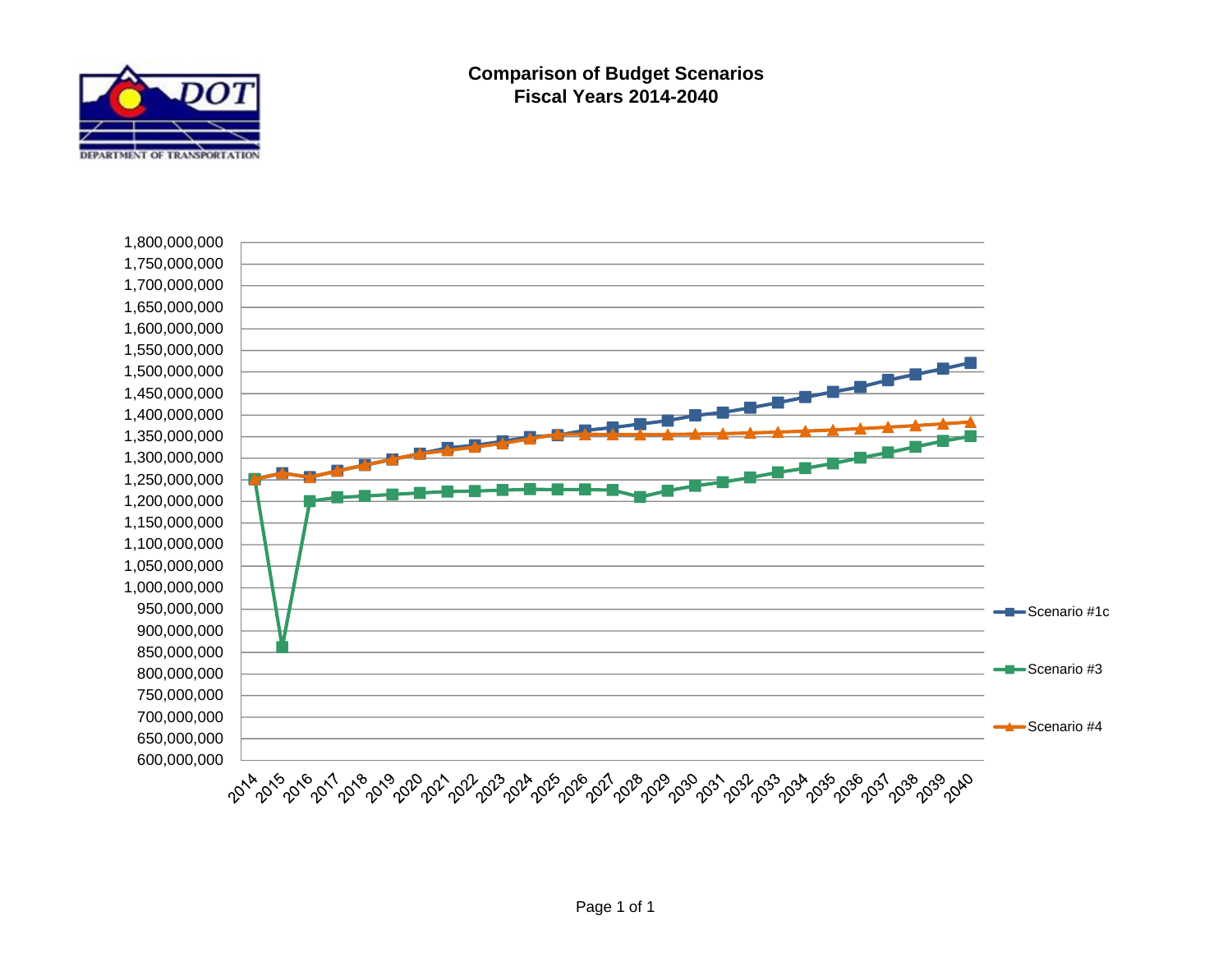

**Comparison of Budget Scenarios (Original) Fiscal Years 2014-2040**

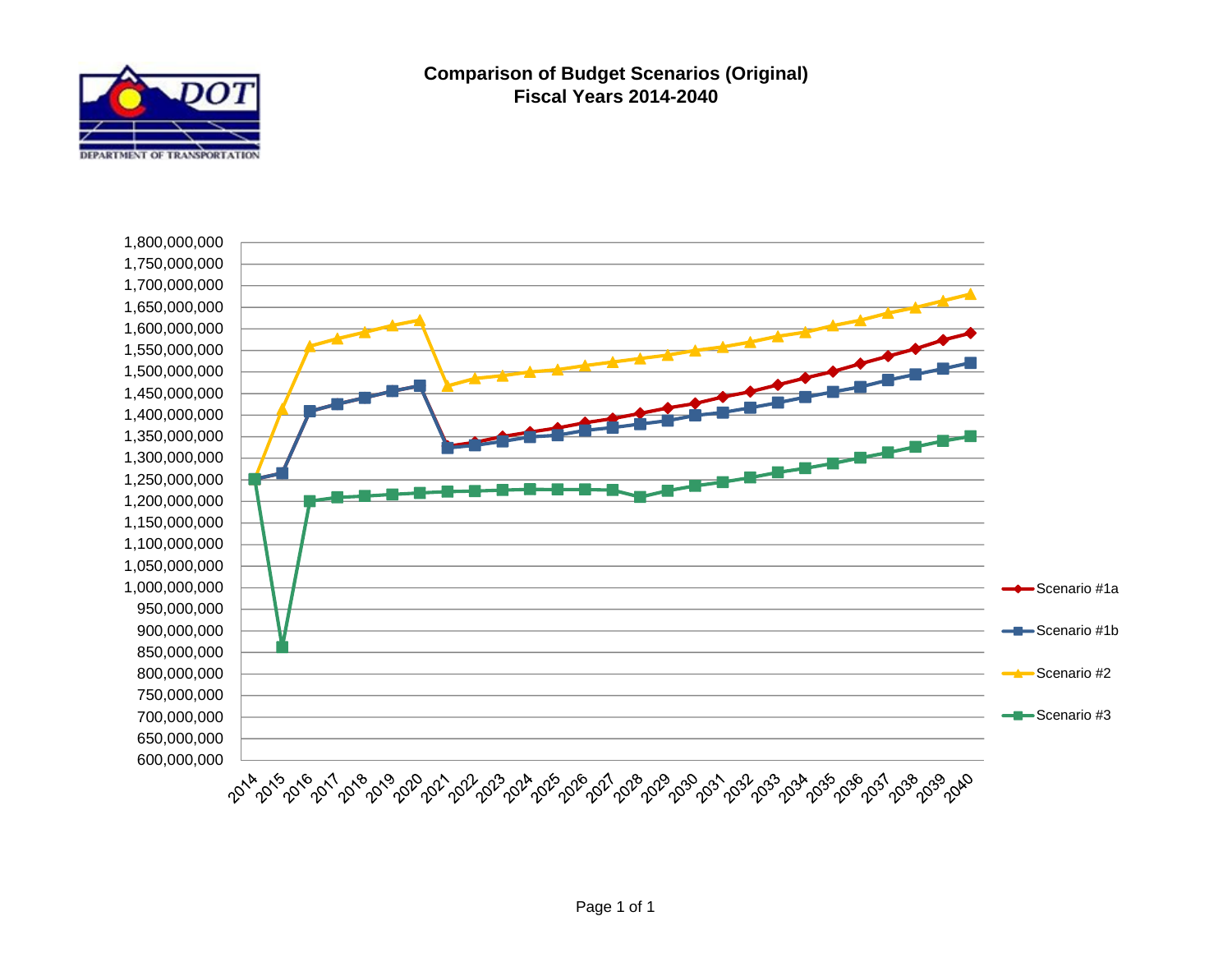

## **Comparison of Budget Scenarios (Deflated), 2014 Dollars Fiscal Years 2014-2040**

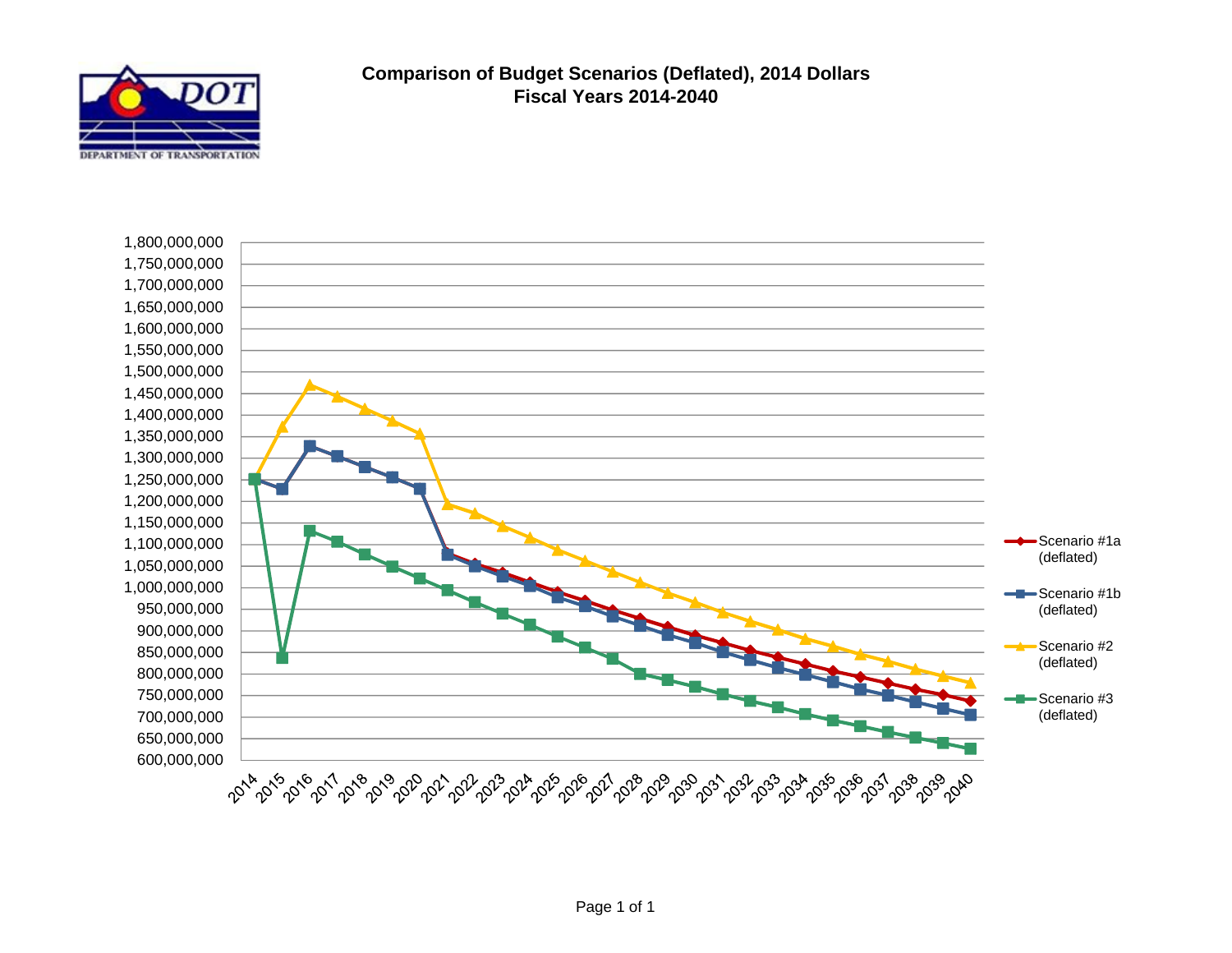

# **Budget Scenarios Detail**

#### Baseline scenario detail:

- Based on current law and current economic assumptions
- Average annual GDP increase of 2.5%
- MAP-21 levels of funding will be continued through General Fund transfers (federal transfer is held constant, rather than adjusting for inflation, using 2020 amount)
- Off-the-top transfers based on CDOT projections

#### Scenario #1a

- Baseline scenario from revenue model
- MAP-21 Revenue (1% increase) 2016-2020
- 3% General Fund increase per year 2021-2040
- Includes SB-228

#### Scenario #1b

- Baseline scenario from revenue model
- MAP-21 Revenue (1% increase) 2016-2020
- No General Fund increase 2021-2040, stays constant at 2020 amount
- Includes SB-228

#### Scenario #1c

- Baseline scenario from revenue model
- MAP-21 Revenue (1% increase) 2016-2020
- No General Fund increase 2021-2040, stays constant at 2020 amount
- Does not include SB-228

#### Scenario #2

- Additional .10 state gas tax increase
- MAP-21 Revenue (1% increase) through 2020
- 3% General Fund increase 2021-2040
- Includes SB-228

#### Scenario #3

- No General Fund transfers (including SB-228)
- All unpaid obligations paid off in 2015
- Max 6% off-the-top deductions, up to 23% of HUTF
- Revenues adjusted as needed to balance HTF